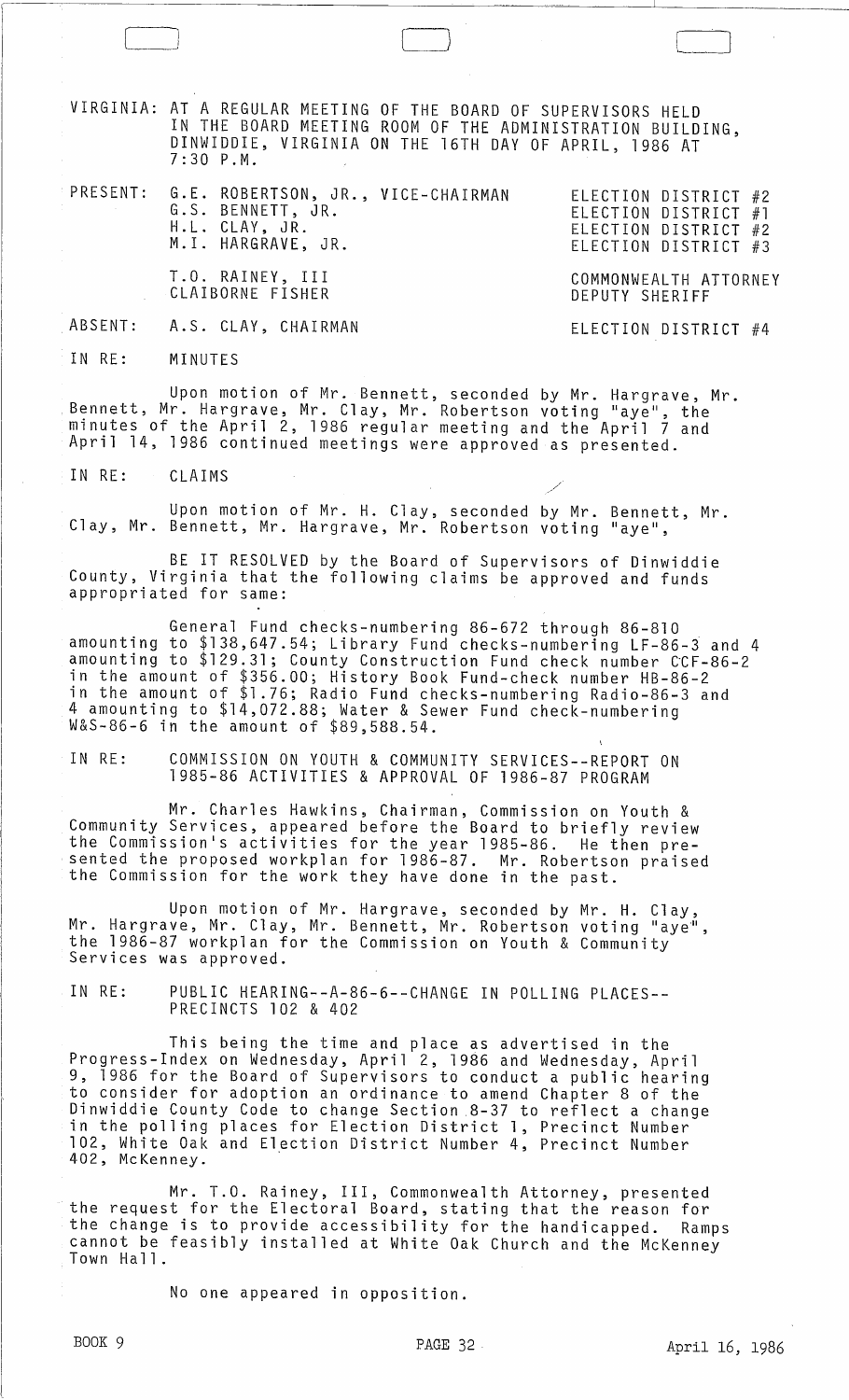Upon motion of Mr. H. Clay, seconded by Mr. Hargrave, Mr. Clay, Mr. Hargrave, Mr. Bennett, Mr. Robertson voting "aye",

BE IT ORDAINED by the Board of Supervisors of Dinwiddie County, Virginia, that the Dinwiddie County Code, as adopted March 19, 1986, and as heretofore amended, be further amended by the following changes:

CHAPTER 8 - ELECTIONS

Section 8-37. Precincts - Names, number and polling places

ELECTION DISTRICT NUMBER 1

Precinct Polling Place

Number 1, White Oak **Diamond Hill Hunt Club** 

ELECTION DISTRICT NUMBER 4

Precinct Polling Place

--"  $\frac{1}{2}$  . . .

Number 402, McKenney McKenney Fire House

IN RE: PUBLIC HEARING--P-86-2--FIRST COLONIAL SAVINGS & LOAN

This being the time and place as advertised in the Progress-Index on Wednesday, March 26, 1986 and Wednesday, April 2, 1986 for the Board of Supervisors to conduct a public hearing to consider for adoption an ordinance to amend a portion of Section 7, Parcel 18, containing 17.8 acres, by changing the district classification from Agricultural, Conservation A-3 to Residential, Limited R-l.

The Director of Planning was not present for this hearing due to a conflict of interest.

The Planning Commission recommended approval at their March 12, 1986 meeting.

Mr. Charles Townes, Surveyor, represented Mr. James Stewart, President, First Colonial Savings & Loan. He stated that First Colonial is requesting the rezoning of 17.8 additional acres which will allow for the maximum of 100 lots. He stated this is the final section and is the number which the central water system was designed for.

No one appeared in opposition.

Upon motion of Mr. H. Clay, seconded by Mr. Hargrave, Mr. Clay, Mr. Hargrave, Mr. Bennett, Mr. Robertson voting "aye",

BE IT ORDAINED by the Board of Supervisors of Dinwiddie County, Virginia, that the Dinwiddie County Zoning Ordinance be amended by changing the district classification of a portion of Section 7 Parcel 18, containing 17.8 acres from agricultural, conservation, A-3 to residential, limited, R-l. Said parcel is bounded as follows: to the east by Gray Lumber Company; to the north by River Road Farms Subdivision, to the west by a line parallel to and 200 1 from Shoreview Drive and Shoreview Drive extended as well as a portion of land extending to the 50' access easement serving an existing well lot; and to the south by a line located to the rear and side of homesites now or formerly owned by Leo Williams, Sr. and Leo E. Williams, Jr.

In all other respects, said zoning ordinance is hereby reordained.

IN RE: PUBLIC HEARING--C-86-1--CONDITIONAL USE PERMIT-- MARK NEWTON

This being the time and place as advertised in the Progress-Index on Wednesday, March 26, 1986 and Wednesday, April 2, 1986 for the Board of Supervisors to conduct a public hearing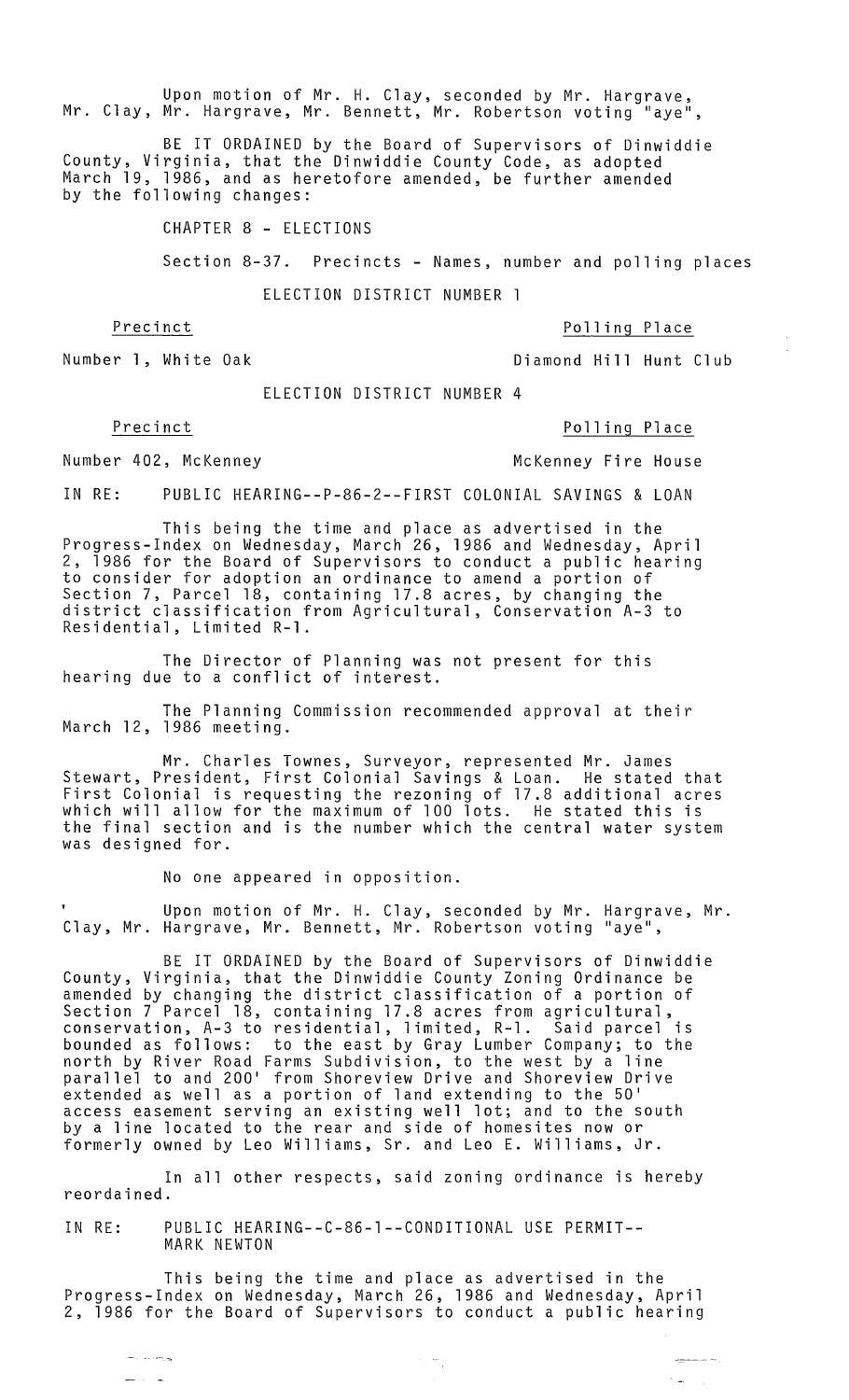to consider for approval the request of Mark Newton for a conditional use permit to operate.a vehicle salvage yard on his property on Rt. 613.

 $\Box$ 

The Planning Commission recommended approval with conditions at their April 9, 1986 meeting.

Mrs. Vivian McHenry spoke for Mr. Newton. She stated Mr. Robert Newton, Mark Newton's father, sold his business and relocated it to his son's property on Rt. 613. She said he plans to move the vehicles in question out of site when the weather clears. Some of the cars will be stripped for parts and then removed from the  $\mathsf{property}\,.$ 

Mr. Charles E. Goolsby, Jr. spoke in opposition. He stated his father owns property adjacent to Mr. Newton and he<br>hoped to be living there and wants to use the land for agricultural purposes. He stated he needs a suitable water supply and he has health and environmental concerns about a vehicle salvage yard next to his property. He.indicated he had talked with an engineer who stated petrochemicals are very harmful, especially to a water supply. Mr. Goolsby requested the following:

1. Reassurance there would be no groundwater contamination.

2. Plan of how the chemicals would be disposed of.

3. What agencies would monitor the operation.

4. Effect qn surrounding property values.

5. Have language inserted in the conditional use permit that there would be no environmental damage and how it would be monitored.

Mr.· Robertson read the conditions recommended by the Planning Commission:

1. batteries, transmission fluid, oil, tires, etc. be properly stored according to the EPA standards; and

2. all cars be screened from public view.

He asked Mr. Goolsby if these conditions satisfied<br>his concern. He added EPA would monitor their standards. M He added EPA would monitor their standards. Mr. Goolsby stated he would like to see·a.copy of the standards before a decision was made. .

Mr. W.C. Scheid, Director of Planning, stated he did not have a copy of the standards but he felt they would protect the area. He stated EPA would have to enforce the regulations and the County Planner would monitor the operation as he drives through the County. Mr. T.O. Rainey, Commonwealth Attorney, stated that EPA is imposing stricter regulations as of July 1 and he was sure they would answer Mr. Goolsby's concerns.

Mr. Hargrave asked if any additional cars will be brought onto the property. Mrs. McHenry stated there would be no additional cars brought onto the property. Mr. Hargrave suggested that statement be added to the conditions of the permit. Mr. H. Clay asked if the maximum number of cars were there now. Mrs. McHenry stated yes. Mr. Clay then asked if she agreed to adding the condition suggested by Mr. Hargrave.; Mrs. McHenrY said she did.

Mr. Goolsby stated he did not want to cause Mr. Newton any harm. He only wanted to protect his own interests. He understood examinations would be the responsibility of the Planning Department and possibly law enforcement on screening, and storage areas. He then presented pictures of a vehicle storage area on Rt. 613 that he indicated had been there since 1970 and no action has been taken to correct it.

 $\int$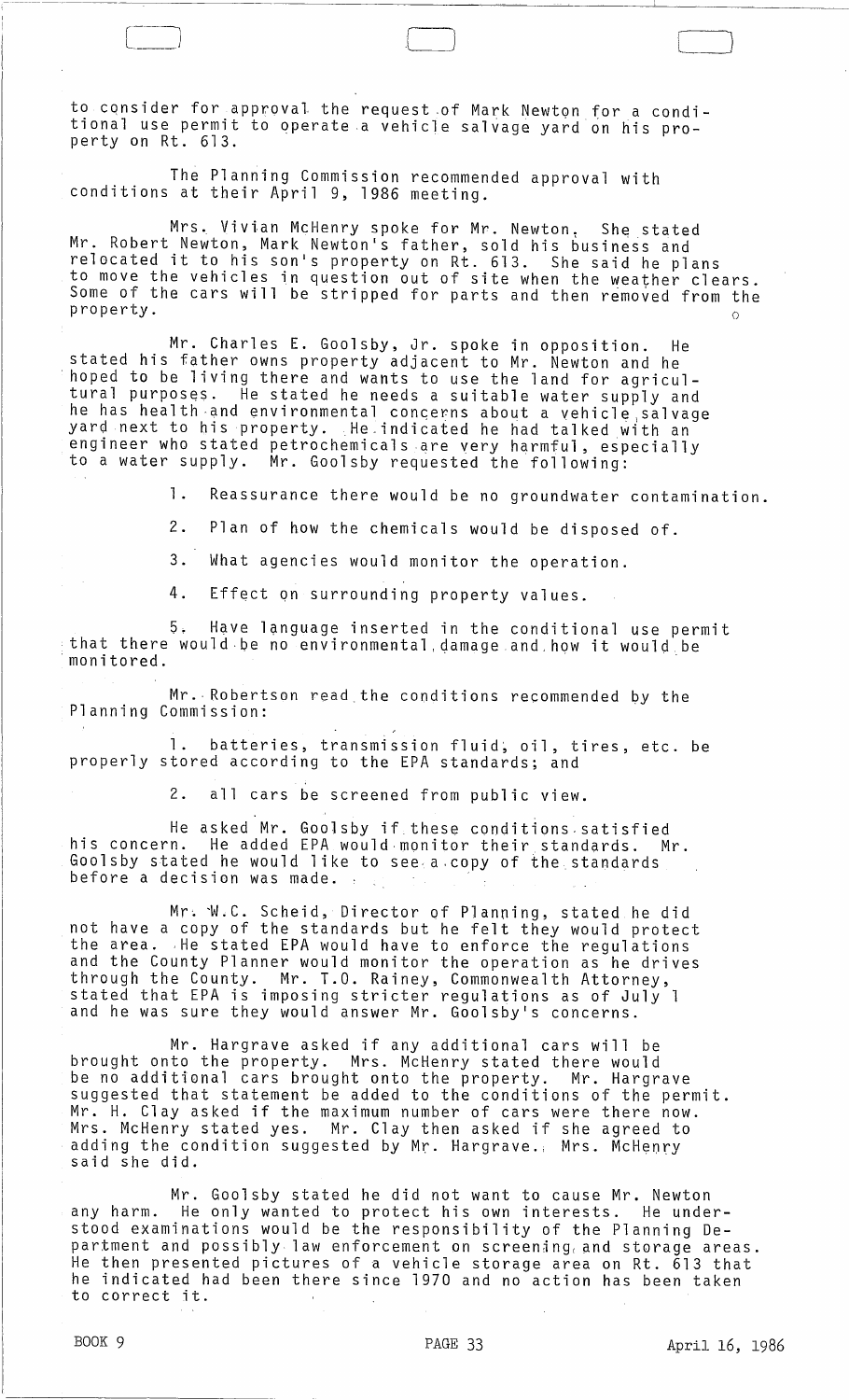Mr. Robertson directed the County Administrator to investigate the area on Rt. 613 to see if there are any violations. Mr. Scheid stated he would write a letter concerning any violations, but it will need to be followed up. He pointed out that the County Plan-It will need to be forfowed up. The pointed out that the county ri<br>ner's office is a one-man shop and it is very difficult to police<br>the whole county.

Upon motion of Mr. Bennett, seconded by Mr. H. Clay, Mr. Bennett, Mr. Clay, Mr. Hargrave, Mr. Robertson voting "aye", the request by Mr. Mark Newton for a conditional use permit to operate a vehicle salvage yard on his property on Rt. 613 was approved with the following conditions:

1. batteries, transmission fluid, oil, tires, etc. be properly stored according to the EPA standards;

2. all cars be screened from public view.

3. ,vehicles allowed to be stored on the property are limited to the actual cars that are physically located on the property as of the date of approval of this permit.

IN RE: DINWIDDIE VFD--1986-87 BUDGET REQUEST

Mr. Robert Mengel, Chief, Dinwiddie VFD, appeared before the Board to present his 1986-87 budget request. He stated the department needs a building addition to the fire house. At the present time, alot of equipment is stored in the various members· homes and they have had 3 minor accidents moving vehicles in and out of the firehouse. He said they have proposed a 36· x 50· addition on two levels. Another major item included in the budget is a radio system for the hazardous materials van. It would also be used as a mobile command post for the County. Mr. H. Clay questioned the need for all the frequencies requested. Mr. Mengel stated they have already been needed on the large forest fires they have been called to. Mr. Clay asked if this would duplicate the efforts of the County in equipping a hazardous materials van. Wendy Quesenberry, Deputy Coordinator, stated it would not because the County does not have a van at the present time, and there is a need for a mobile command post for all types of emergencies. Mr. Hargrave stated he felt the van should not be used on a daily basis for every fire call in the County.

The Board advised Mr. Mengel his request would be considered during their budget sessions.

IN RE: CARSON VFD--1986-87 BUDGET REQUEST

Mr. Joe Rogers, Chief, Carson VFD, appeared before the Board to present his,1986-87 budget request. He stated they borrowed money to complete their building addition which they are committed to repay through fund-raising activities next year. Therefore, they would be short of funds for buying needed equipment. Mr. Rogers requested \$2,000 from the County for two sets of breathing gear. He added Prince George was being asked to fund two radios.

The Board advised Mr. Rogers his requests would be considered during their budget sessions.

IN RE: FRED SAHL--COMMENTS ON SCHOOL BOARD BUDGET

----.-"

Mr. Fred Sahl appeared before the Board to provide information for them to review on, ways to save money within the school system. He stated he realized certain areas were not under their control; however, he was addressing them as a funding source.

Mr. Robertson stated that the Board of Supervisors cannot control what the teacher workload is and the General Assembly is mandating a 10% increase for teachers this year. He added that the School Board has requested a study by the State of all the schools to see what areas could be improved and made more efficient. However, they felt it to be in the County·s best interest to operate all schools this coming year.

 $\mathbb{C}^+$  .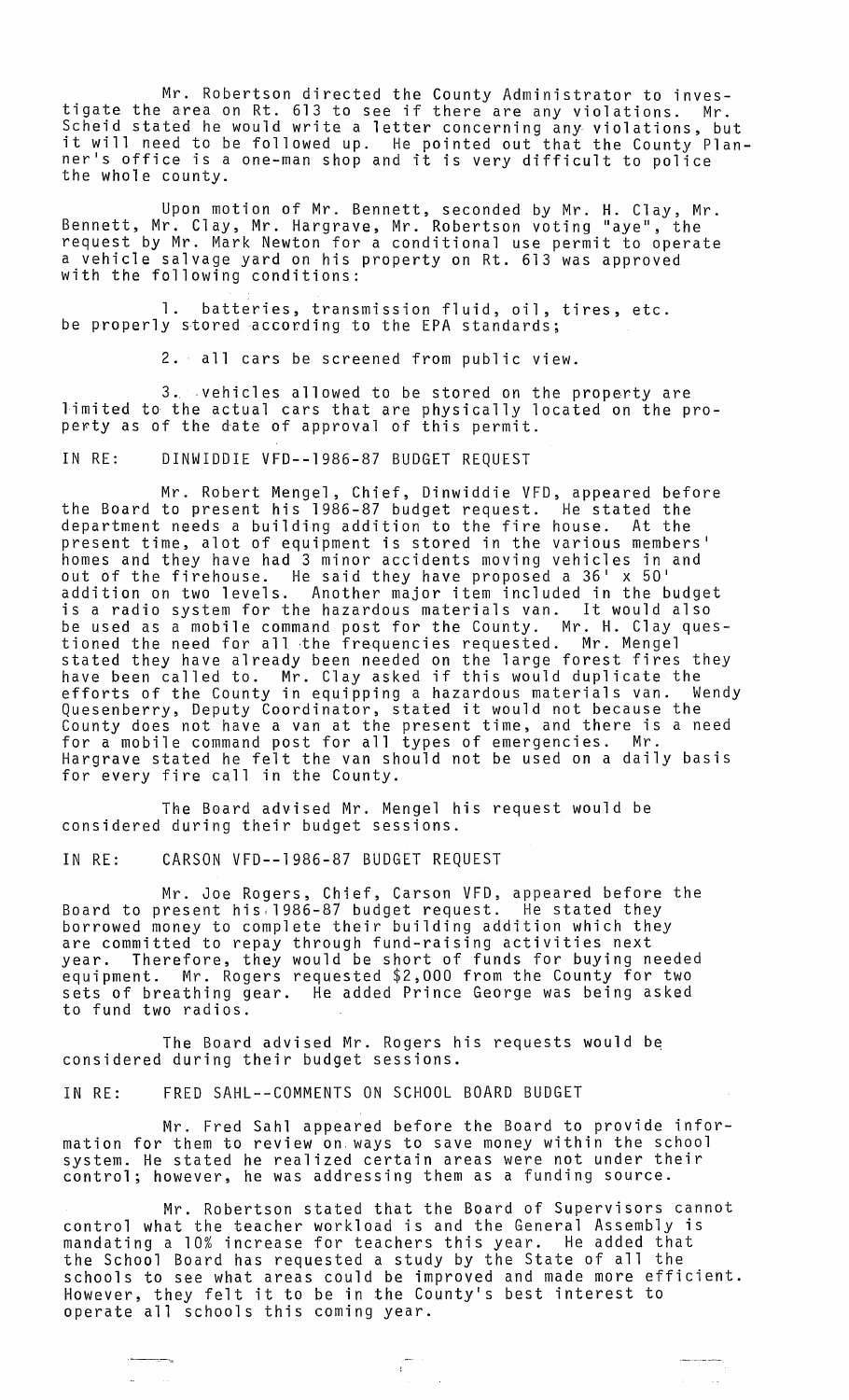Mr. Robertson advised Mr. Sahl that this information would be taken under advisement by the Board.

IN RE: EXTENSION OF SEWER LINES ALONG u.S. ROUTE 460

,--\_J

Upon motion of Mr.-H. Clay, seconded by Mr. Hargrave, Mr. Clay, Mr. Hargrave, Mr. Bennett, Mr. Robertson voting "aye", the following resolution was adopted:

WHEREAS, the County of Dinwiddie has an opportunity to seek funds from the Economic Development Administration to fund the installation of a sewer line running in a westerly direction along u.S. Route 460 beginning at Rohoic Elementary School and terminating at State Route 632 North; and

WHEREAS, the total amount of this grant is \$350,000 with EDA providing 70% and the County 30%;

NOW THEREFORE BE IT RESOLVED by the Board of Supervisors<br>of Dinwiddie County, Virginia, that there is hereby appropriated, as-the County's 30% of the grant, \$105,000 to the Dinwiddie County Water Authority for the implementation of the Industrial Facility<br>Sewer Project.

IN RE: CABLETELEVISION--LEASE FOR LOCATION OF HEAD-IN EQUIPMENT

The County Administrator presented a lease agreement between Dinwiddie Cable TV and the County to locate the head-in equipment for the cable tv system on the property occupied by the Namozine VFD. He stated the document has been reviewed by the County Attorney and approved with a few recommended changes. Mr. H. Clay asked if the equipment would interfere with the fire department in any way. The County Administrator stated that the Chief, Bill Queen, was in agreement with the location. He added that Dinwiddie Cable TV is offering the fire department free solicitation time.

Upon motion of Mr. H. Clay, seconded by Mr. Bennett, Mr. Clay, Mr. Bennett, Mr. Hargrave, Mr. Robertson voting "aye",<br>the County Administrator was authorized to sign the following lease agreement with Dinwiddie Cable TV:

This document is a lease agreement between Dinwiddie Cable TV, a Virginia limited partnership ("Lessee") and the County of Dinwidddie, Virginia ("Lessor"). It was executed on this 16th day of April, 1986 and, in consideration of the payment of rent and other good and valuable consideration, including the promises contained below, provides as follows:

1. Property: Lessor agrees to lease to Lessee, and Lessee agrees to lease from Lessor, a certain parcel of land, which is a part of a parcel known as Lot #15, Block C, as shown on a certain map drawn by W. Chappell, C.L.S., dated August 4, 1958, and entitled "Map Showing a parcel of land, Situated Edge Hill Park Subdivision;" it being the same property formerly owned by Petersburg Optimists, Inc., a copy which is attached as Exhibit A. The specific parcel leased shall be approximately the triangle indicated on Exhibit A, together with a right of way to the parcel.

2. Term and Rental: The term of this lease shall be for the period beginning April 30, 1986 and ending April 29, 1996. Lessee agrees (1) to pay rent as follows:

4-30-86 - 4-30-89 \$600.00 per year, payable 4-30-87; 4-30-88 & 4-30-89 4-30-89 - 4-30-92 -\$900.00 per year, payable 4-30-90, 4-30-91, 4-30~92 4-30-92 - 4-30-94 \$1200.00 per year, payable 4-30-93 & 4-30-94 4-30-94 - 4-30-96 \$1500.00 per year, payable 4-30-95 & 4-30-96 and to

(2) provide the Namozine Volunteer Fire Department with free cable television and free occasional solicitation for donations on the access channel for the term of the lease.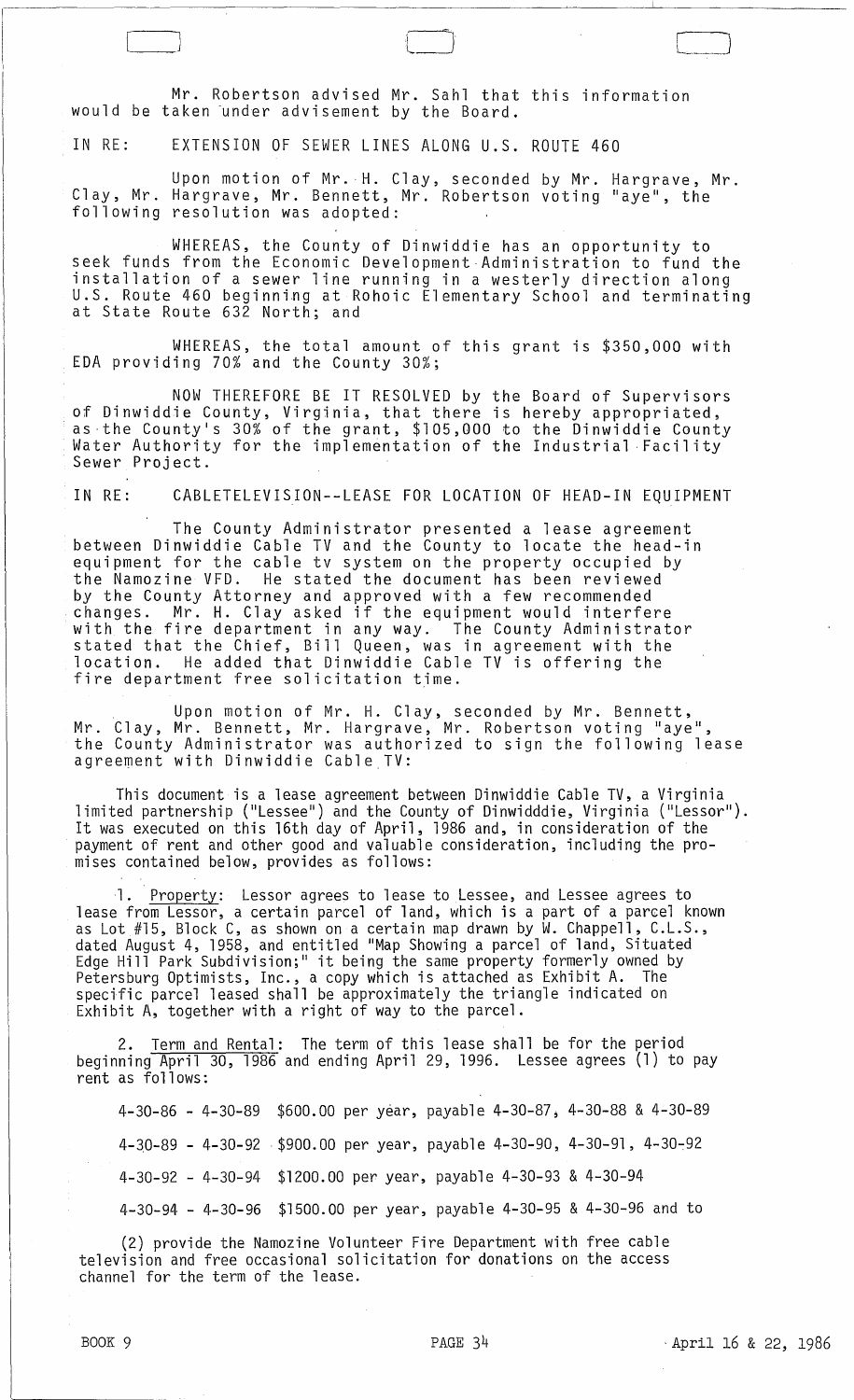3. Restrictions: Lessee shall be allowed to construct or install (1) a 5 meter satellite dish, (2) a sixty to one hundred foot antenna tower (guyed or unguyed), (3) a small (ten by ten, for example) building to house equipment, and (4) any necessary appurtenances to such equipment on the parcel. Lesses shall not use the property for any purposes inconsistent with the foregoing, nor shall Lessee place any improvements on the property inconsistent with the foregoing.

4. <u>Indemnity</u>: Lessee agrees to indemnify and hold harmless Lessor from all damages, claims and demands arising out of the construction, installation, or operation of the improvements noted in paragraph 3.

5. Right to Sublet or Assign: Lessee shall not be able to sublet or assign this lease without approval of the Lessor. Any subletting or assignment of this lease shall be subject to Lessee's obligations in this lease.

6. Additional taxes: Lessee agrees to pay any additional taxes on the leased premises attributable to its improvements on the property, provided, however, that Lessee shall not be obligated to pay any such real estate or similar tax if Lessor is afforded tax-exempt status.

7. Quiet Enjoyment: Lessor warrants that it is the lawful owner of the parcel and that it is free and clear of any liens and encumbrances and that they will defend Lessee in its right to quiet possession. Lessor, being the body to enact zoning and similar use restrictions, warrants that it will not enact use restrictions frustrating the purpose for the lease unless such restrictions are clearly and convincingly necessary.

Early Termination: This lease may be terminated by Lessee upon 90 days notice to Lessor in the event that satellite signal reception on the parcel becomes unavailable or technically infeasible so long as the event causing the loss of reception is not under the control of Lessee. This lease may be terminated by Lessor upon 90 days notice to Lessee in the event Lessee's improvements prevent Lessor's use of the land for a fire station.

9. Binding Agreement: This lease shall be binding on and inure to the benefit of the parties and their respective heirs, assigns, and successors in interest.

Renewal: This lease shall automatically renew for another ten year term at the end of the original term unless written notice is given by one party to the other at least 90 days in advance of the expiration of the term.

In witness whereof, the County of Dinwiddie, Virginia has caused this writing to be signed in its name and on its behalf by W.C. Knott, County Administrator, as duly authorized by the Board of Supervisors; and, Dinwiddie Cable TV has caused this writing to be signed in its name and on its behalf by Charles M. Wilson, President of Eastern Cable, Inc., general partner.

## IN RE: EXECUTIVE SESSION

Upon motion of Mr. Hargrave, seconded by Mr. H. Clay, Mr. Hargrave, Mr. Clay, Mr. Bennett, Mr. Robertson voting "aye", pursuant to Sec. 2.1-344 (6) of the Virginia Freedom of InforMation Act, the Board moved into Executive Session at 9:38 P.M. to discuss legal matters. The meeting reconvened into Open Session at 11 :06 P. M.

## IN RE: ADJOURNMENT

ر<br>محمد المحمد ال

Upon motion of Mr. Hargrave, seconded by Mr. H. Clay, Mr. Hargrave, Mr. Clay, Mr. Bennett, Mr. Robertson voting "aye", the meeting was adjourned until 7:00 P.M., April 22, 1986.

APRIL 22, 1986 **--** 7:00 P.M. **--** CONTINUATION OF APRIL 16, 1986 MEETING

PRESENT: G.E. ROBERTSON, JR., VICE-CHAIRMAN ELECTION DISTRICT #2

 $\begin{bmatrix} 1 & 0 & 0 & 0 \\ 0 & 0 & 0 & 0 \\ 0 & 0 & 0 & 0 \\ 0 & 0 & 0 & 0 \\ 0 & 0 & 0 & 0 \\ 0 & 0 & 0 & 0 \\ 0 & 0 & 0 & 0 \\ 0 & 0 & 0 & 0 \\ 0 & 0 & 0 & 0 \\ 0 & 0 & 0 & 0 \\ 0 & 0 & 0 & 0 & 0 \\ 0 & 0 & 0 & 0 & 0 \\ 0 & 0 & 0 & 0 & 0 \\ 0 & 0 & 0 & 0 & 0 \\ 0 & 0 & 0 & 0 & 0 \\ 0 & 0 & 0 & 0 & 0 \\ 0 &$ 

where  $\hat{a}^{\dagger}_{\mu}$  is a super-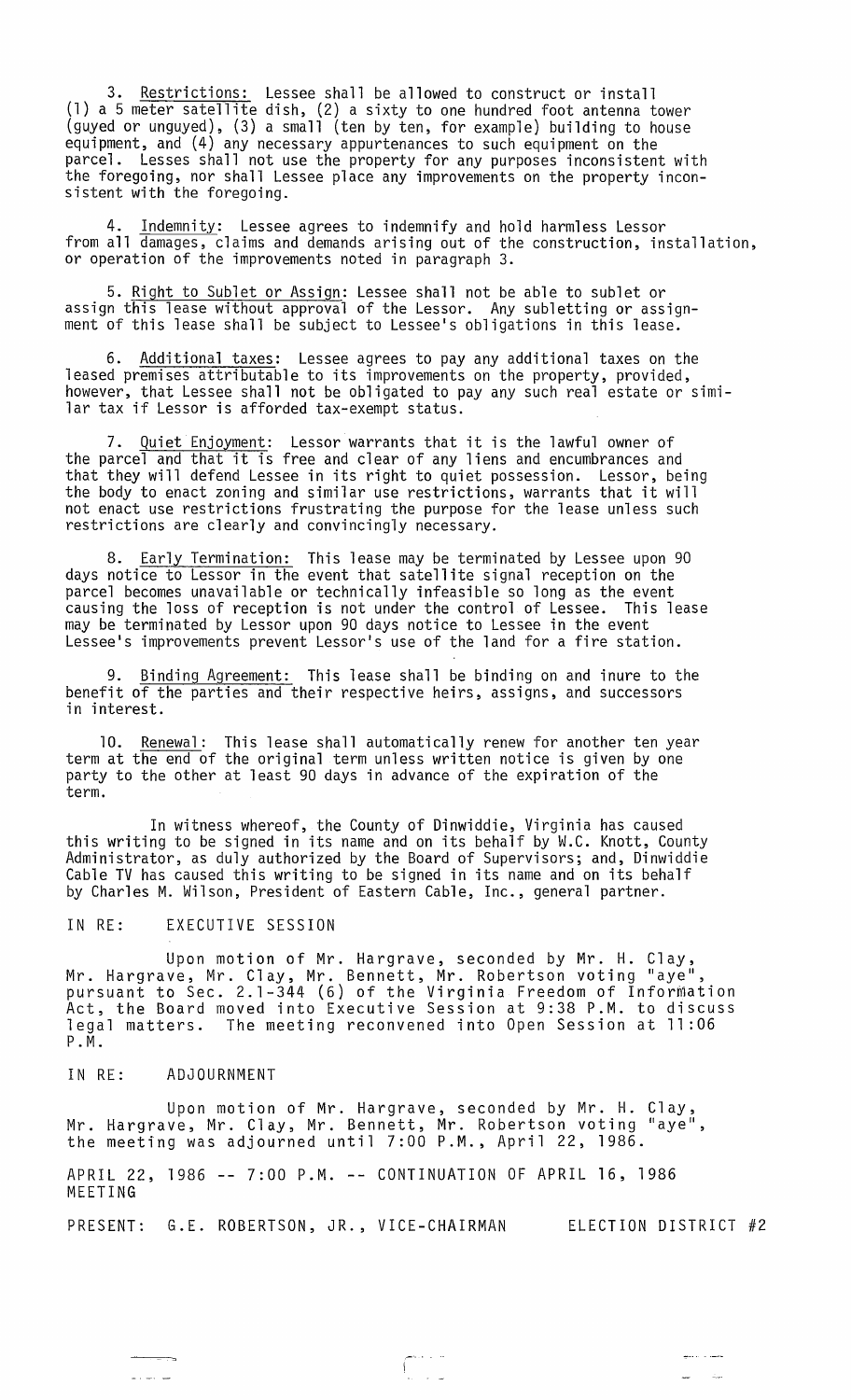|                                                                                                                                                                                         | G.S. BENNETT, JR. Sandborough Selection District #1<br>H.L. CLAY, JR. The Contract of the CLECTION DISTRICT #2<br>M.I. HARGRAVE, JR. | ELECTION DISTRICT #3                                                 |
|-----------------------------------------------------------------------------------------------------------------------------------------------------------------------------------------|--------------------------------------------------------------------------------------------------------------------------------------|----------------------------------------------------------------------|
|                                                                                                                                                                                         | ABSENT: A.S. CLAY, CHAIRMAN                                                                                                          | ELECTION DISTRICT #4                                                 |
|                                                                                                                                                                                         | IN RE: 1986-87 BUDGET WORKSHOP SESSION                                                                                               |                                                                      |
|                                                                                                                                                                                         | The Board met in a workshop session to review the 1986-87<br>proposed budget for the County.                                         |                                                                      |
|                                                                                                                                                                                         | IN RE: ADJOURNMENT                                                                                                                   |                                                                      |
| Upon motion of Mr. Hargrave, seconded by Mr. H. Clay, Mr.<br>Hargrave, Mr. Clay, Mr. Bennett, Mr. Robertson voting "aye", the<br>meeting was adjourned until 7:00 P.M., April 28, 1986. |                                                                                                                                      |                                                                      |
|                                                                                                                                                                                         | APRIL 28, 1986 -- 7:00 P.M. -- CONTINUATION OF APRIL 22, 1986 MEETING                                                                |                                                                      |
|                                                                                                                                                                                         | PRESENT: G.E. ROBERTSON, JR., VICE-CHAIRMAN ELECTION DISTRICT #2<br>G.S. BENNETT, JR.<br>H.L. CLAY, JR.<br>M.I. HARGRAVE, JR.        | ELECTION DISTRICT #1<br>ELECTION DISTRICT #2<br>ELECTION DISTRICT #3 |
|                                                                                                                                                                                         | ABSENT: A.S. CLAY, CHAIRMAN                                                                                                          | ELECTION DISTRICT #4                                                 |
|                                                                                                                                                                                         | IN RE: 1986-87 BUDGET WORKSHOP SESSION                                                                                               |                                                                      |

The Board met in a workshop session to review the 1986-87 proposed budget for the County. The County Administrator was instructed to advertise the budget for a public hearing to be held May 13, 1986.

IN RE: ADJOURNMENT

Upon motion of Mr. Hargrave, seconded by Mr. Bennett, Mr. Hargrave, Mr. Bennett, Mr. Clay, Mr. Robertson voting "aye", the meeting was adjourned at 9:23 P.M.

ATTEST: WALLAND

George ERclasson